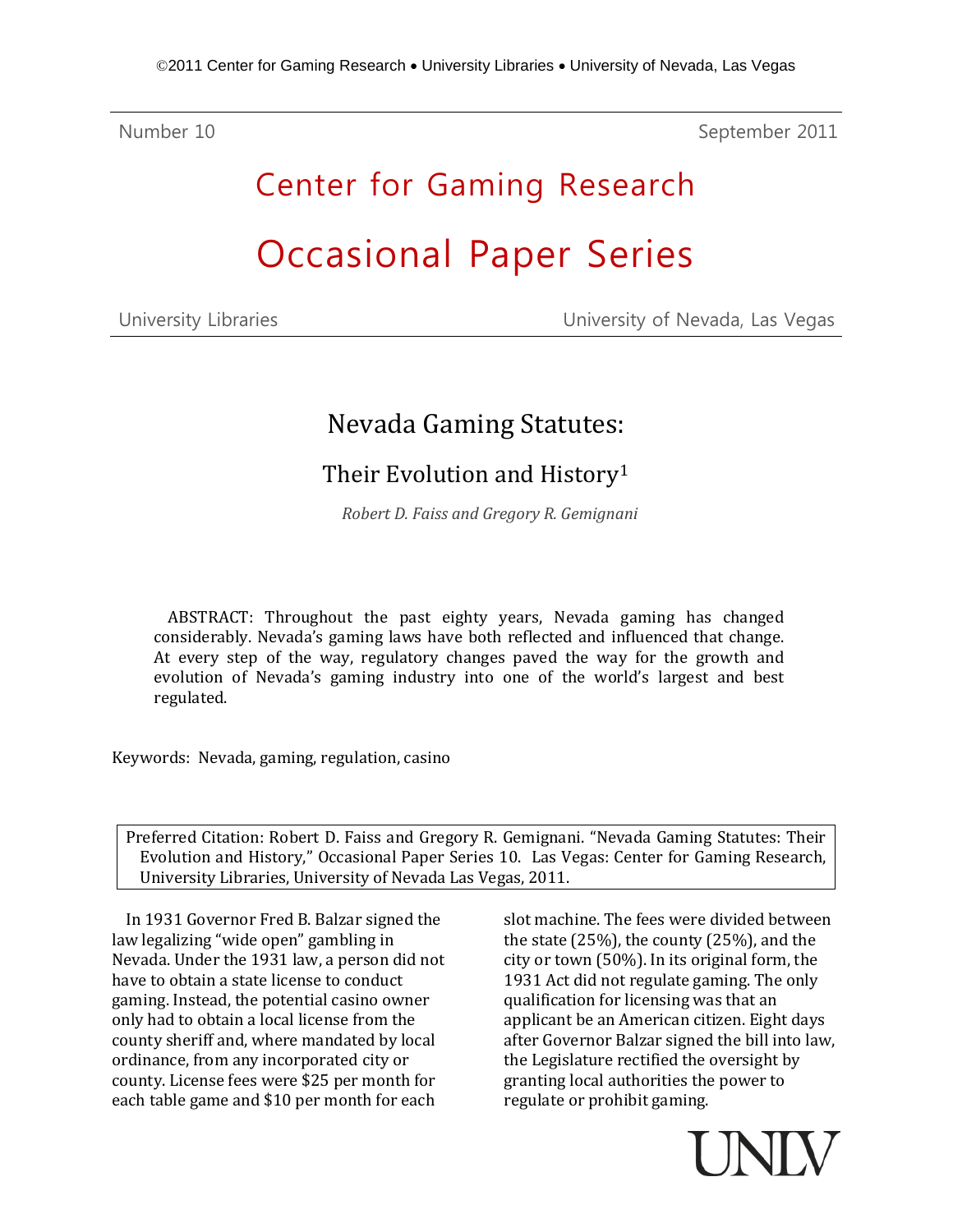Air conditioning and the growing popularity of the automobile in the early 1940s caused an explosive growth of Nevada's gaming industry. The cool casino breezes made the blast-furnace heat of a Southern Nevada summer tolerable. And, the automobile transformed Las Vegas into a weekend playground for gamblers from Southern California. Western Airlines began flights to Las Vegas, providing yet another boost to the state's tourist trade.

In 1945, lawmakers created a state casino license as a method of assessing and collecting a tax on gaming revenues. The initial tax was calculated at 1% of gross casino revenues (i.e., total cash won less cash paid out as losses) exceeding \$3,000. The tax generated about \$100,000, an insignificant amount of the total state budget. The Nevada Tax Commission became the regulatory authority for the gaming industry.

The potentially lucrative industry caught the attention of legitimate developers and less-than-legitimate organized crime figures. While Nevada's fledgling gaming industry began to grow, lawmakers in California were cracking down on the state's illegal casinos. Many California operators moved to Nevada, particularly Reno and Lake Tahoe. With the new crop of gamers came allegations of cheating. Some failed to obtain state licenses. In the fall of 1947, one of the new faces in Nevada, Harry Sherwood, part-owner of the Tahoe Village Casino, was shot and killed in his casino. His partner, Louis Strauss, was arrested, but later cleared of all charges in connection with the shooting.

Although 1945 amendments to state law created the requirement for a state gaming license, the document was merely a vehicle to collect tax revenues and did not bestow on the Tax Commission any regulatory authority. No explicit provisions in state law allowed the Tax Commission to consider the character of an applicant in rendering a decision on the issuance of a gaming license. In June 1947, Nevada Attorney General Alan Bible issued an opinion that led to state involvement in the regulation of casino gaming. In his opinion, Attorney General Bible stated that the

provisions of the law that permitted the Commission to pass regulations necessary to administer the gaming laws permitted the Commission to adopt regulations requiring "inquiry into the antecedents, habits, and character of applicants in order to satisfy the Commission that they will not violate the gambling law ... prohibiting thieving and cheating games ...." He told the Commission that if it "finds reasonable ground to apprehend that the grant of a license would be against the public interest, you would be within the powers delegated to you to refuse the license."

The Commission exercised its new authority at its January 1948 meeting by denying five license applications. Of course, at the same three-day hearing, it considered and approved about a thousand other applications. The agency was woefully understaffed. It had an inspector and one accountant to collect and enforce the gaming tax.

In 1949, amendments to the Gaming Act allowed the Commission to require the fingerprinting of casino employees. "A great many of the old crossroaders (professional cheaters), who were still alive at that time were wanted by the police in one place or another," a casino operator said. "They did not want their fingerprints taken, so the only thing for them to do was quit their jobs and leave the state."

In 1950, Senator Estes Kefauver of Tennessee, chaired a U.S. Senate Committee, commonly known as the Kefauver Committee, to investigate organized crime's influence in America. Kefauver was an aspiring presidential candidate. The Committee investigation propelled Kefauver into the national spotlight and, as a result, he ran a close second to Adlai Stevenson in selection of the 1956 Democratic presidential nominee and became his running mate.

The Kefauver Committee report was critical of the Nevada regulatory apparatus. "The licensing system which is in effect in the state has not resulted in excluding the undesirables from the state," the Committee wrote, "but has merely served to give their activities a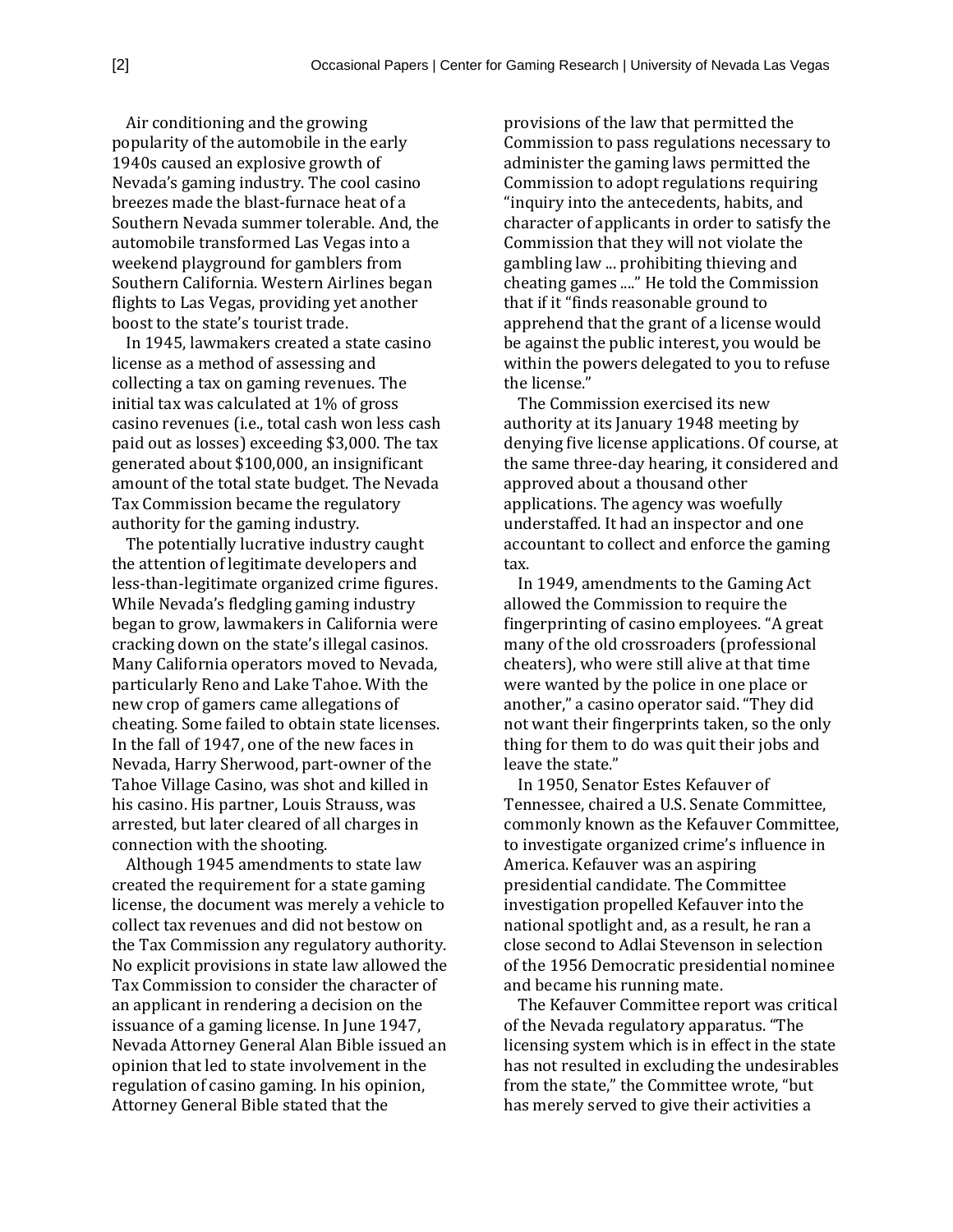seeming cloak of respectability." The Committee concluded that many casino owners were members of organized crime or "had histories of close associations with underworld characters who operate those syndicates."

Regardless of how Nevadans felt about Kefauver, the state's regulatory system needed improvement. Testifying before the Committee, both Nevada's Lieutenant Governor and its Tax Commissioner admitted that the state made little or no effort before 1949 to screen gaming license applicants. "The State of Nevada should have a more comprehensive control of gaming," conceded Governor Charles Russell.

Nevada's gaming industry was threatened. The message was to clean up the industry, or the federal government would close it down. But, the state had a powerful champion in U.S. Senator Pat McCarran of Nevada. McCarran was Chairman of the Senate Judiciary Committee and a senior member of the Appropriations Committee. The Washington Post noted in July 1952, "It sums up the character of this Congress to state an unquestionable fact: that its most important member is Patrick A. McCarran."

In 1951, McCarran led the fight against a proposed federal law to assess a 10% tax on the gross receipts of all gaming transactions. The tax would have forced the closure of virtually every Nevada casino and sports book. Nevada's economy would have been devastated. "If ... the proposed tax is intended to suppress all gaming, whether legal or illegal, throughout the United States, it goes far beyond the recommendations of the Kefauver Committee," McCarran said.

McCarran convinced Congress to pass a modified bill that exempted card games, roulette, slot machines, and dice. It would be a bureaucratic nightmare for the federal government to attempt to regulate the games for tax purposes, he said. The compromise bill included racebooks, but exempted parimutuel wagering.

The modified tax crippled the state's 25 racebooks. Twenty-one of them went out of business, claiming the tax prevented them

from making a profit. The Reno Evening Gazette, a longtime opponent of legal gaming, said closure of the racebooks cost Nevada \$200,000 in tax revenues. The paper claimed the loss "fulfills the warning made years ago that the state government was following a poor and risky policy, and tying its welfare too close to the gambling industry."

While McCarran staved off federal efforts to legislate gaming out of existence, the state took on the task of ridding the industry of its undesirables. In 1955, the Gaming Control Board was created as a full-time administrative agency. The Board would serve as the investigative and enforcement arm of the Tax Commission.

"The purpose of this (two-tiered) system was that this Board would delve into all applications, would report them to the Nevada State Tax Commission, which would then have a final approval," Governor Charles Russell said.

While the Gaming Control Act of 1949 gave the Tax Commission authority to consider the suitability of applicants for gaming licenses, little was done. Before 1955, the Commission adopted just five pages of regulations. The system enacted in 1955 was much more comprehensive. It gave the Commission and the newly created Gaming Control Board authority to investigate applicants' business probity, and their ability to finance projects and generate working capital. Despite the added powers of the Tax Commission, gaming continued to experience problems and there were multiple casino failures in 1956 and 1957.

The gaming industry remained in dire need of restructuring in 1958 when Grant Sawyer, a young, progressive Democrat from Elko County, began his candidacy for Governor. Few gave Sawyer a chance. He was regarded as an unknown from a cow town. Undaunted, Sawyer ran a tireless campaign. He adopted the slogan: "Nevada is not for sale." His shocking victory was proof that the people of Nevada were ready for change.

One of Sawyer's first acts as Governor was to win legislative support of a bill taking control of gaming from the Tax Commission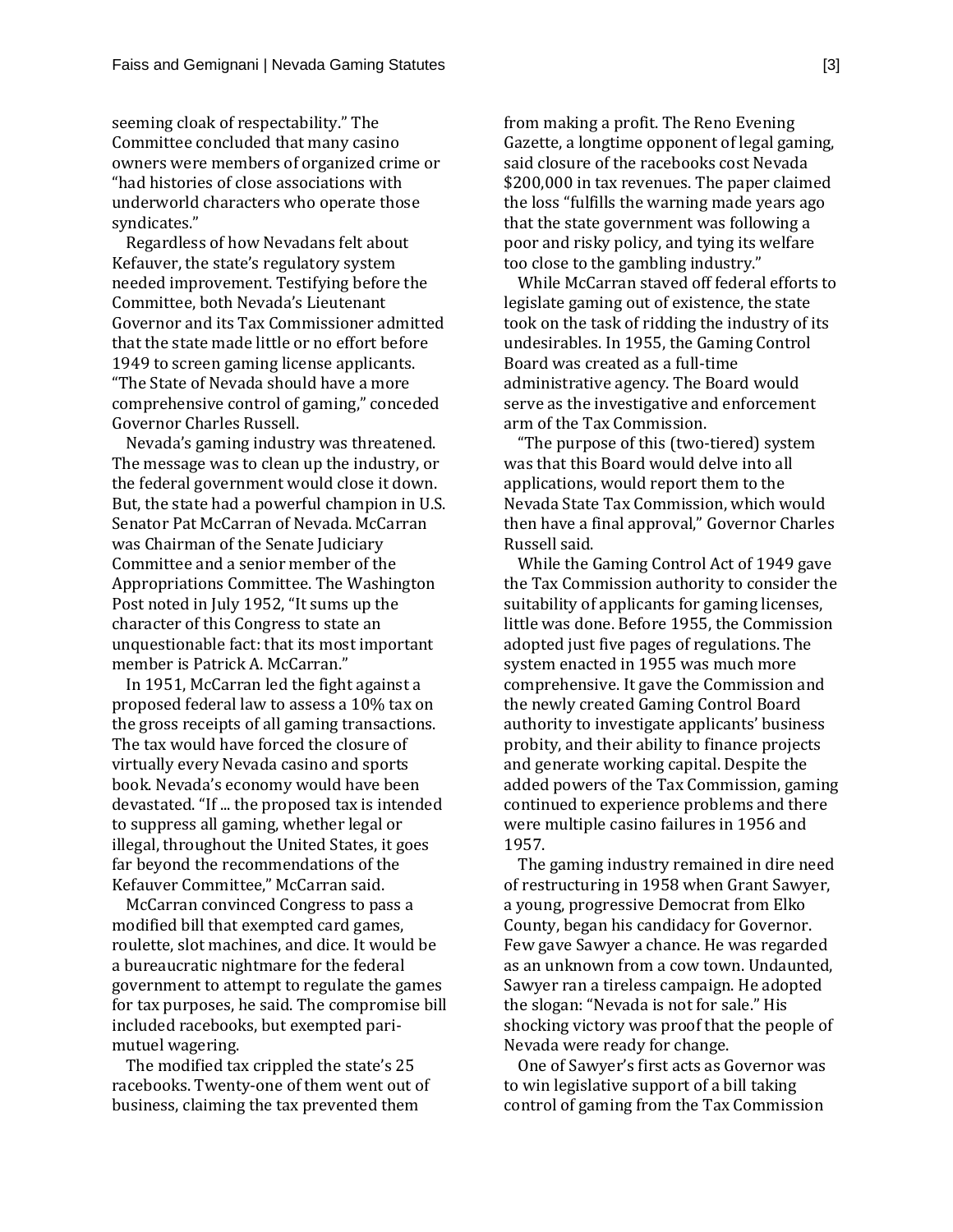and giving it to a new, independent agency, the Nevada Gaming Commission (the "Commission"). The Commission was composed of five members. The Governor appointed the members, but did not serve on the Commission. Sawyer's first appointments included two FBI agents and a former U.S. Attorney.

Sawyer had a strong mandate for the new Commission. "Exhaustive investigations (must) be made as to present licensees in order to be as certain as humanly possible that criminal elements, mobs, or syndicates have neither interests nor control of existing businesses," he said.

While the Gaming Control Board continued to conduct investigations and administer gaming regulations, it had more autonomy than it had under the Tax Commission. Previously, the Board Chairman served as Secretary to the Commission. Under Sawyer's Bill, the Commission and Board were independent agencies. Sawyer appointed a former assistant to FBI Director J. Edgar Hoover as the new Board Chairman, and doubled the agency's budget. His revisions launched the modern era of gaming control in Nevada.

Some feared Sawyer's crackdown came too late to save the industry. Magazine and newspaper articles claimed mobsters were entrenched in Nevada casinos. Life Magazine in 1960 reported that the mob was planning to get out of the narcotics business and muscle in on Nevada gaming operations.

At the same time, Nevada's casinos became increasingly important to its economy. The gaming industry in 1959 generated 21.9% of the state's taxes. It directly employed thousands of Nevadans. Potential moves by the federal government against the gaming industry posed a serious threat to Nevada's future.

U.S. Attorney General Robert Kennedy was aware that millions of dollars were lent to Nevada casinos by the Teamsters Pension Fund, headed by his longtime nemesis, union boss Jimmy Hoffa. In May 1961, Kennedy asked the Nevada Attorney General to deputize 50 federal agents, and raid a number of casinos. Sawyer believed the raids would generate immense negative publicity that would be devastating to the state's economy. He flew to Washington, D.C, where he met with both Robert Kennedy and his brother, President John F. Kennedy.

The raids never took place. Instead, a cooperative agreement was worked out to allow federal agents to work with the Gaming Control Board to conduct investigations of Nevada casinos. The FBI staff in Las Vegas was tripled. The U.S. Internal Revenue Service was staffed with 40 experts to investigate alleged skimming operations.

By the late 1960s, gaming taxes were the major source of funding the state budget. Still, concern about the state's dependence on the casinos and its ability to regulate the gaming industry persisted. Most Nevada lawmakers were confident they could do the job.

So, too, were members of the Commission on the Review of the National Policy Toward Gambling. "Serious questions arise as to whether a state that relies so heavily on a single industry for its revenue needs is truly capable of regulating that industry properly," the Commission concluded. "The Nevada control structures have stood the tests of time and, often, bitter experience ...."

The gaming industry's crucial role in Nevada's economy presented a dilemma for the state's gaming regulators. No longer could the Gaming Control Board and Commission decide licensing and disciplinary matters in a vacuum. They had to strike a balance of regulatory and economic concerns in weighing the consequences of their rulings.

Adoption of the Corporate Gaming Act grew out of this need to control and regulate the industry, yet allow it to flourish. Public companies have a greater access to sources of capital needed to expand existing casino properties and build new ones. Making it easier for public companies to participate in the gaming industry greatly accelerates growth.

State legislators wrestled with the possibility of licensing corporations from 1963 to 1967 without changing the law. Nevada's Gaming Policy Committee launched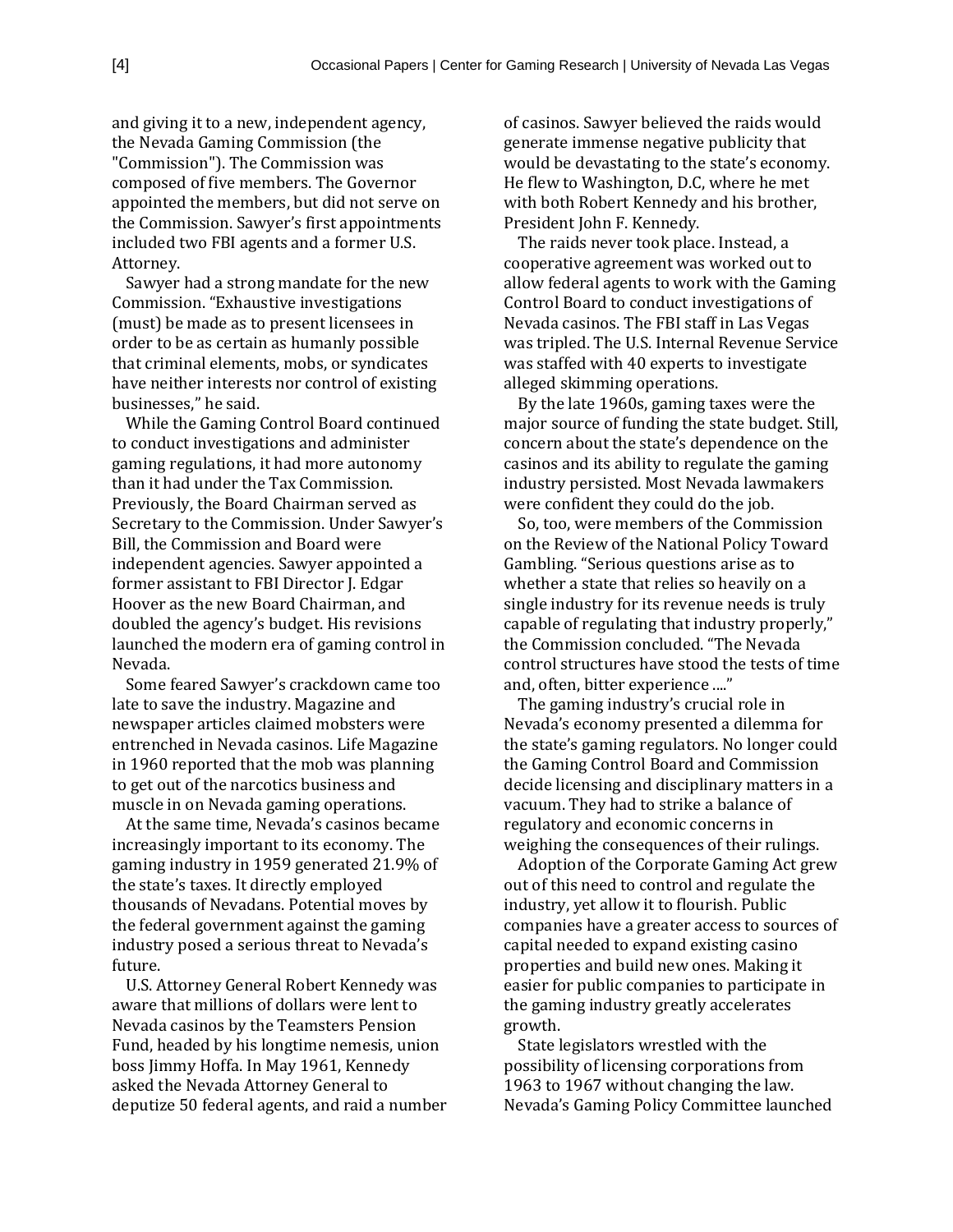a study of the issue in 1967. A chief regulatory concern was whether the entry of public companies would result in unbridled stock speculation in gaming properties. There also was a fear that failure of speculative stock offerings in gaming ventures would lead to federal intervention.

The state adopted a law allowing publiclytraded corporations to own casinos without requiring their thousands of shareholders to undergo costly and time-consuming licensing investigations. Passage of the Corporate Gaming Act of 1967 and a controversial 1969 Bill eventually prompted several large and respected companies to begin buying and building hotel-casinos. Hilton, MGM, Holiday Inns, Ramada, Hyatt, Del Webb, and others suddenly got into the gaming business. Ownership of the casino resorts by Hughes and these other well-known companies legitimized the industry.

Investments in casino properties soared after passage of the 1969 law. Nevada quickly rose to prominence as a premier international gaming destination and taxes related to gaming and tourism accounted for a substantial portion of the State's revenue. Through 1977, Nevada was the only jurisdiction in the U.S. with licensed casino gaming. Nevada worked to protect its position as the only legal casino jurisdiction in this country by refusing to allow any of its gaming licensees to be involved in gaming elsewhere. This blanket prohibition was changed in 1977 because it was incompatible with the United States Constitution.

In 1977, passage of the foreign gaming statutes permitted Nevada licensees to participate in gaming elsewhere, but only if the Commission found a comprehensive, effective government regulatory system in the foreign jurisdiction. This required a Gaming Control Board investigation and a formal judgment by the Commission that those governments could be trusted to effectively control gaming. Commission Chairman Paul Bible explained a major reason for the foreign gaming statutes saying:

When the Legislature initially considered the foreign gaming statute, one of the

legislative concerns was that they were afraid of Nevada money being siphoned out of this state and going into another jurisdiction and causing Nevada operations not to be as healthy as they would be otherwise because money that is necessary to refurbish and keep operations competitive would not stay in the State of Nevada

In 1985, the Legislature relaxed the rigid control of the foreign gaming statutes by authorizing the Commission in Senate Bill 231 to waive any provision of those statutes.

In 1987, the Legislature recognized that Nevada standards cannot be imposed on a foreign government, and as part of Assembly Bill 178 removed from the foreign gaming approval process the necessity of finding a comprehensive, effective regulatory system in the foreign jurisdiction.

Nevada gaming control no longer had legislative authority to pass judgment on how another government regulates its own gaming industry or to impose our gaming control standards on another jurisdiction.

In 1993, there was a monumental shift in the evolution. As a result of the passage of Assembly Bill 470, the prior approval requirement in the foreign gaming statutes was eliminated.

Instead, extensive reporting requirements were imposed, a revolving investigative fund was required to allow the Control Board to monitor a licensee's foreign venue at the licensee's expense, and most importantly, licensees were made subject to disciplinary actions for violations of provisions of Nevada statutes.

By virtue of the 1993 Act, the limit of Commission authority over foreign gaming was to receive reports and to punish violations by disciplinary action, all subject to due process of law.

The 1993 law is the one that establishes the essential responsibilities and standards with respect to foreign gaming. Those have never been changed or enlarged since 1993.

In 1997, in Assembly Bill 294, the foreign gaming statutes were amended into their present form. The essential change was that the gaming control agencies were granted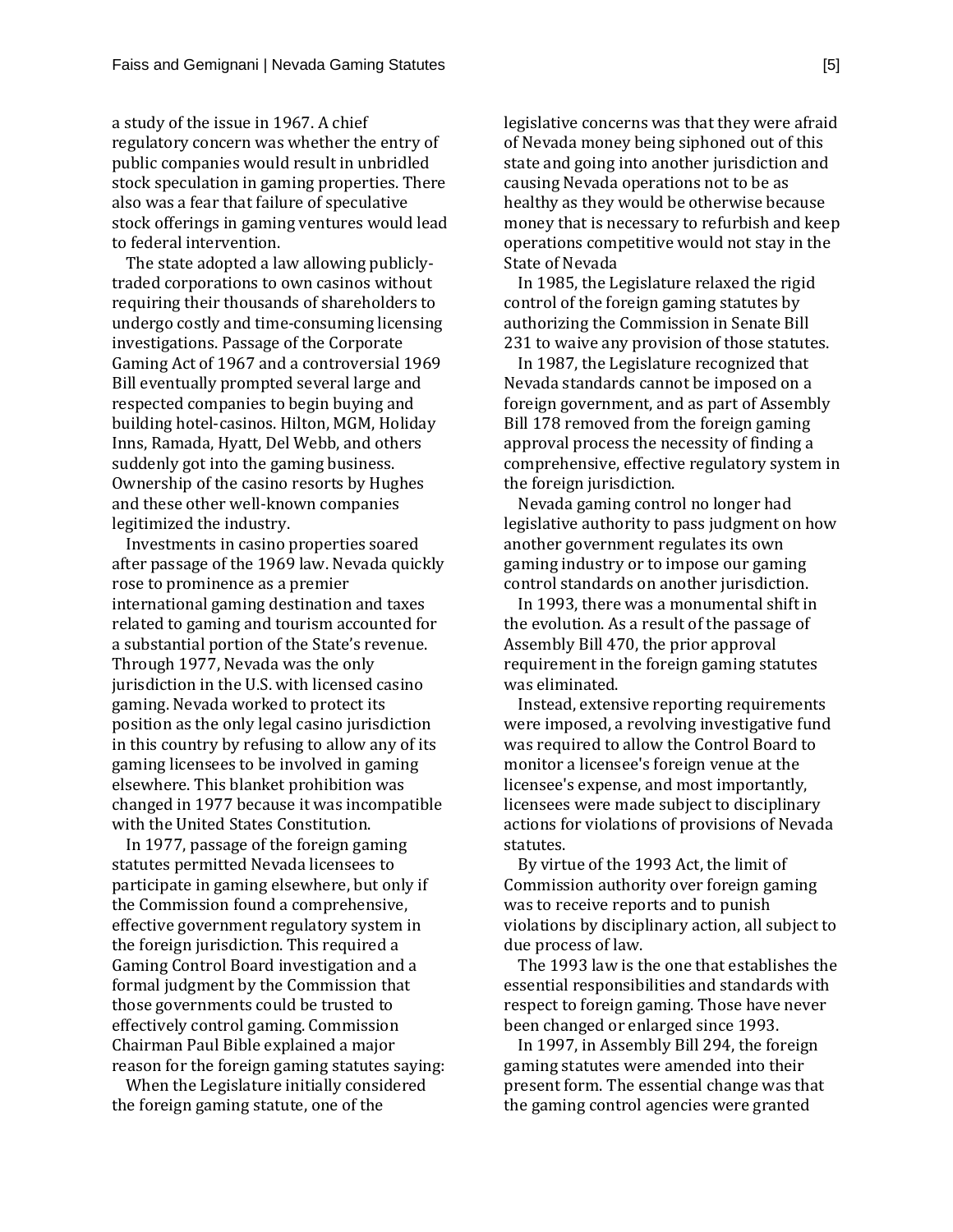authority to determine, either on their own initiative or pursuant to a licensee application, if an activity or association in a foreign gaming jurisdiction violated subsection (3) of NRS 463.720.

The authority established by the Legislature in 1993 and unchanged in 1997 encompasses only certain activities or associations that directly have a material impact on Nevada. An association constitute a violation only if it"(a) poses an unreasonable threat to the control of gaming in this state; (b) reflects or tends to reflect discredit or disrepute upon this state or gaming in this state; or (c) is contrary to the public policy of this state concerning gaming, "

The foreign gaming statues provided Nevada with a tool to protect the reputation of the state and its licensees without trying to exercise extraterritorial jurisdiction over gaming activities outside of the state. Gaming continued to flourish nationally and internationally as Nevada based gaming companies often led the way in expanding gaming in other states, countries and on American Indian lands.

In the late 1990s and early 2000s, it became apparent that gaming was poised for growth in a new area, not in any particular geographic location but through communications networks. In 2001, the Nevada legislature had the foresight to recognize that gaming through networks was poised to be a significant force in the gaming industry. Network based gaming was in its infancy and was not just being offered on the internet, but in some counties it was being offered on private cell phone networks, cable television networks, wired telephone networks and wireless networks. In response, the Nevada legislature enacted statutes to permit regulatory authorities to investigate and assess these new forms of wagering. Also, if the activity could be conducted and regulated in a manner consistent with federal and state law, the Commission had the statutory authority to promulgate regulations and issue interactive gaming operator and manufacturer's licenses. In 2011, these statutes were modernized to permit

regulators to license and find others suitable to provide services to interactive licensees.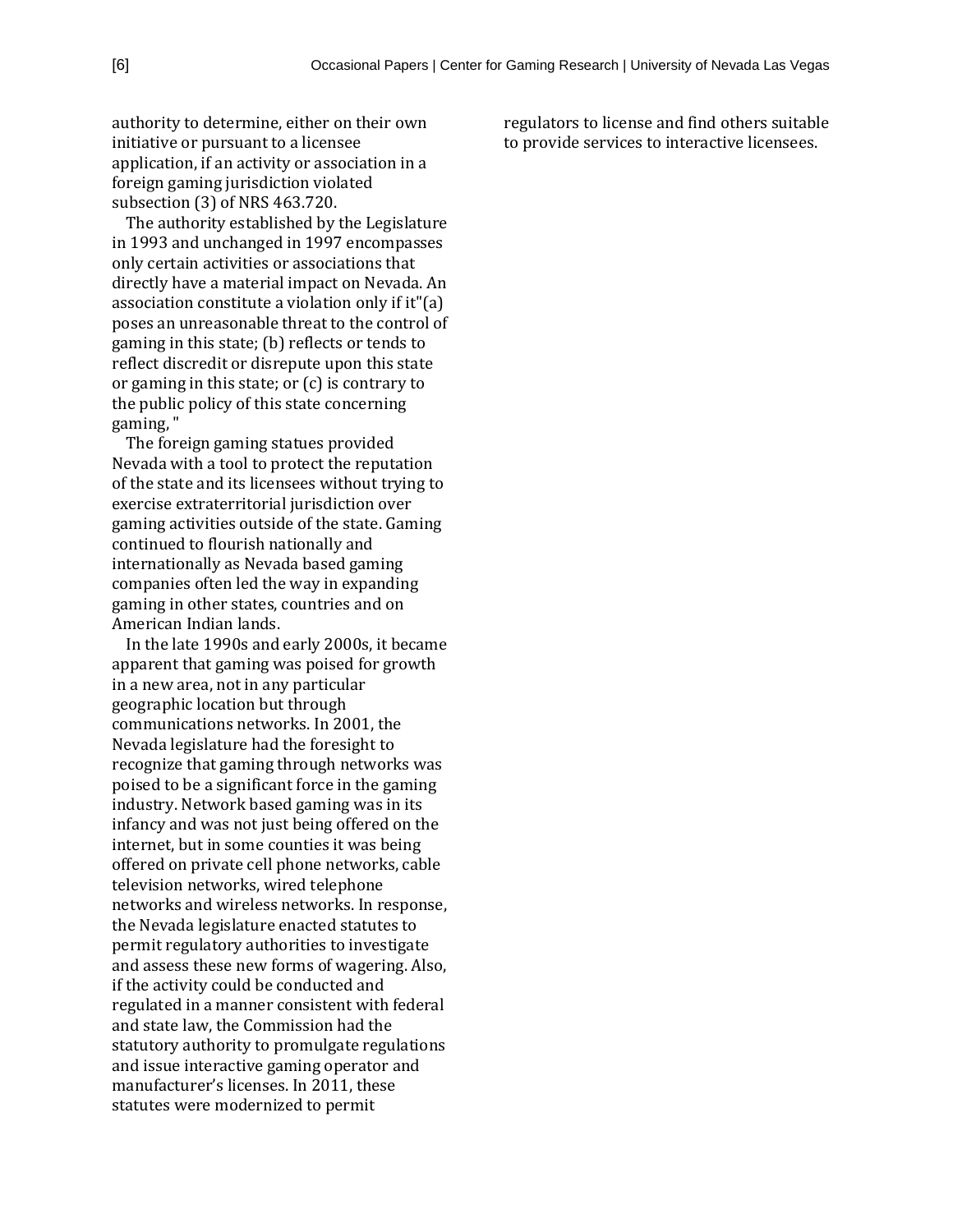*For more information about the series, visit the website or contact series editor David G. Schwartz.*

#### About the Authors

Robert D. Faiss, attorney at law, is a shareholder with Lionel Sawyer & Collins. Faiss is considered one of the world's foremost authorities on gaming law. Faiss was named as the premier gaming attorney in the United States and one of the 100 Most Influential Lawyers in America by the National Law Journal. He is listed in Best Lawyers in America for Gaming Law and is included in Mountain States Super Lawyers' "The Top 75." In 2008 he was selected by Lawdragon as one of the "500 Leading Lawyers in America." He was named Best Lawyers "2011 Lawyer of the Year" in gaming law in Las Vegas. He also received the Lifetime Achievement Award in gaming law from the Nevada Gaming Attorneys and the UNLV International Gaming Institute.

Gregory R. Gemignani's practice focuses primarily on intellectual property law, gaming law, technology law, internet law, online gaming law, and online promotions law. A shareholder at Lionel Sawyer & Collins, he has represented many clients ranging from the largest casino companies to start-up Internet ventures. Prior to engaging in the practice of law, Greg was a software systems engineer at Electronic Data Systems Corporation.

*This paper was published September 2011 as the tenth in the UNLV Center for Gaming Research's Occasional Paper Series, accessible online a[t http://gaming.unlv.edu.](http://gaming.unlv.edu/)*